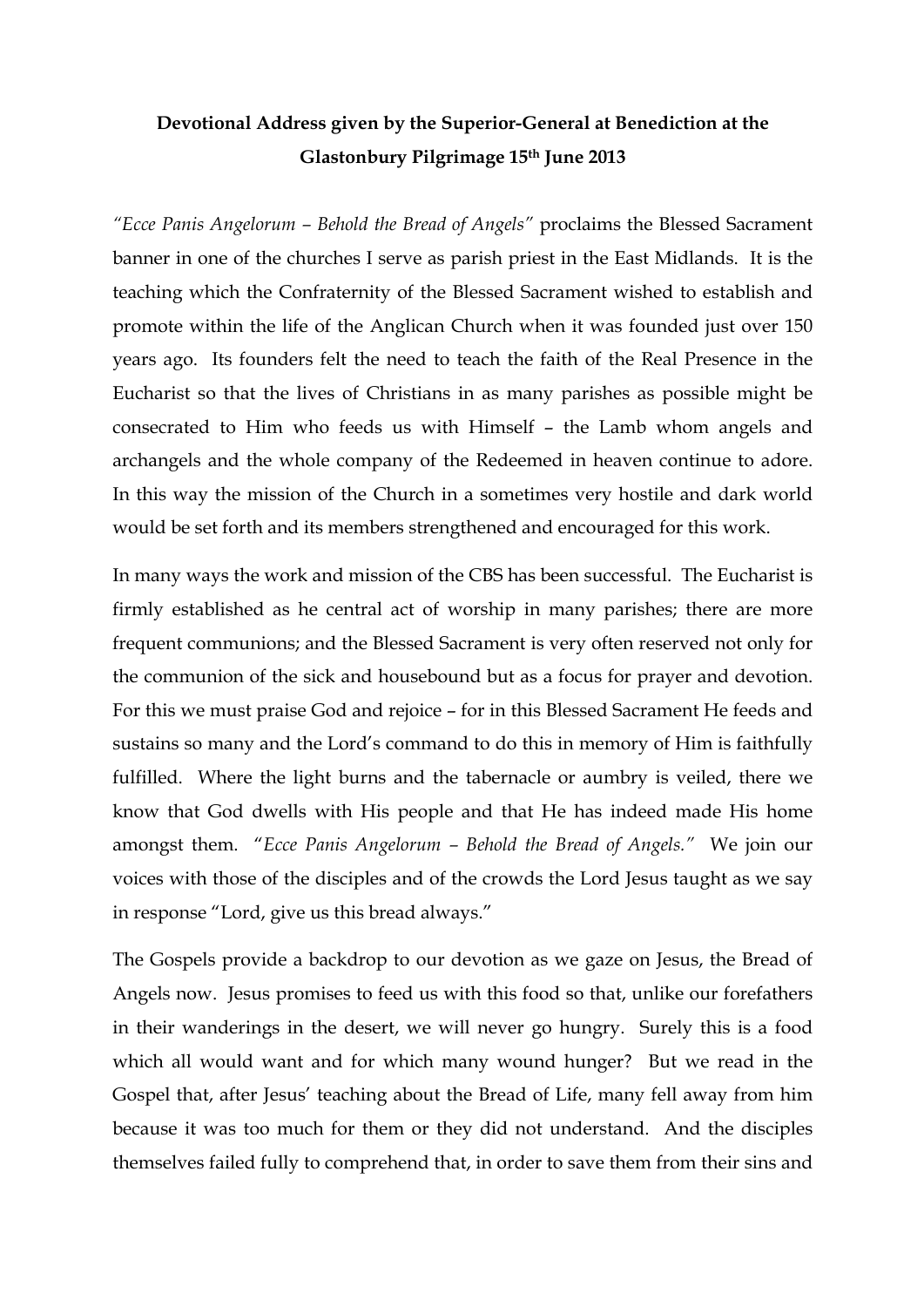afford them forgiveness and salvation, the Son of Man must suffer in his body. "The bread which I shall give for the life of the world is my flesh" (John 6:51). Here, then, we see set forth again the truth which Jesus himself taught the crowds: the Son of Man must suffer in his body. "This is my body," said Jesus as He shared his bread with His disciples on the night of his betrayal, putting himself into their hands for His memorial. So St Paul reminded the early Church: as often as we do this we proclaim the Lord's death until He comes.

*"Ecce Panis Angelorum – Behold the Bread of Angels."* "Behold the Lamb of God – Ecce Agnus Dei" we say as the Lord calls us forward to receive this Bread. "Behold the man – Ecce homo" said the Governor Pilate as he paraded Jesus to the crowds robed in the mockery of a purple cloak. All these scriptural resonances are with us today as we gaze on the Bread of Angels.

- The bread which feeds always in desert places a sufficient manna from heaven.
- The bread which is the memorial that the Lord Jesus suffered in His body on the cross to give us and so offer us the hope of heaven.
- The man who is truly our king but whom crowds mocked before the Roman Governor.

"Behold" is the word for today's pilgrimage here in this holy place of Glastonbury. At the foot of the cross we have that word to Mary, the Lord's mother, as we do also to John, the beloved disciple, who was to take the blessed Mother into his home and into his heart.

*"Ecce Panis Angelorum – Behold the Bread of Angels"* – words which come from the Corpus Christi Sequence of St Thomas Aquinas, "Laud, O Sion, thy salvation"

Lo! the Angels' Food is given To the pilgrims who hath striven; See the children's Bread from heaven, Which to dogs may not be cast;

Truth the ancient types fulfilling, Isaac bound, a victim willing,